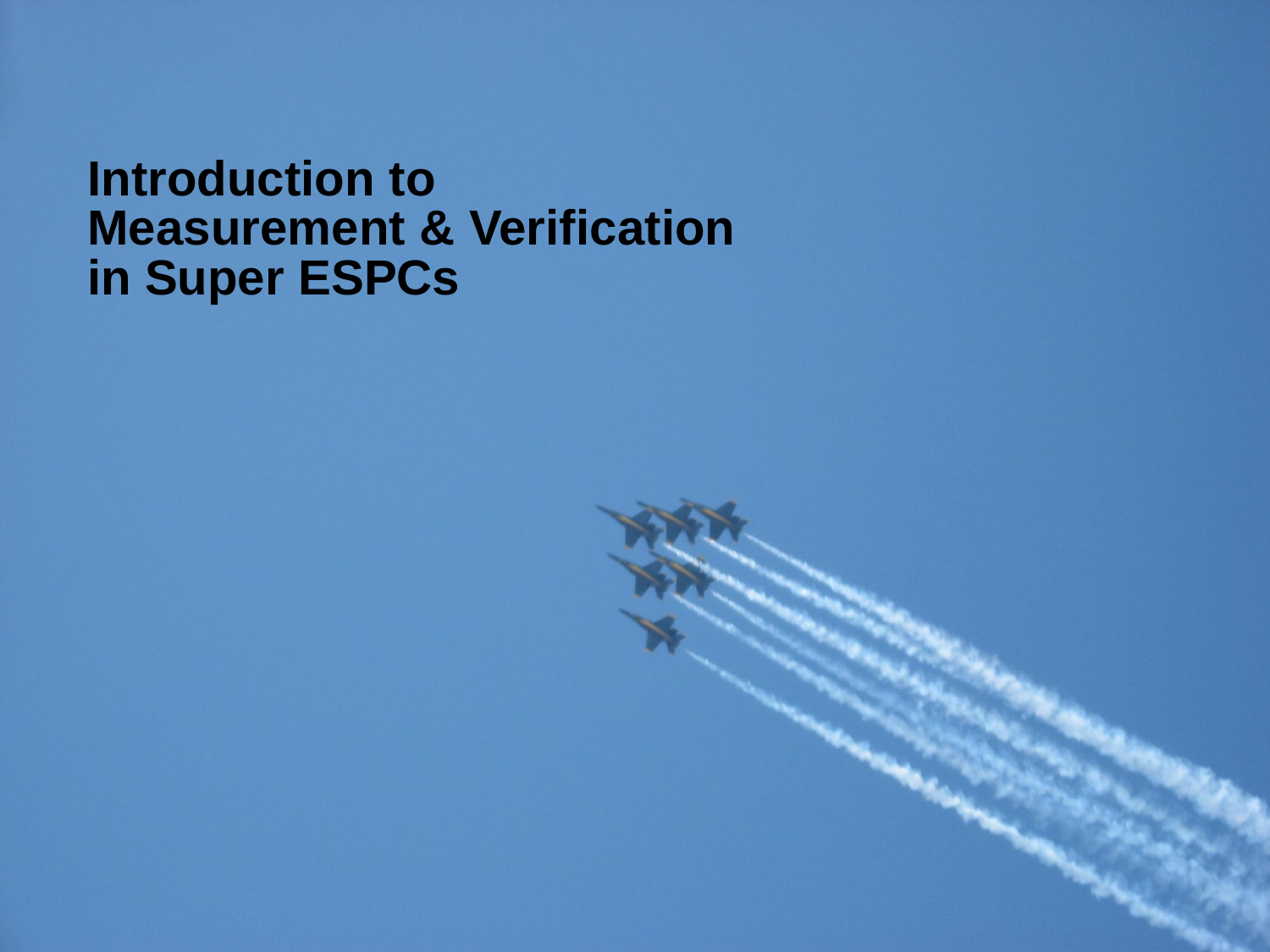# **Why do you need M&V?**

• Savings guarantees are contractually and legally required.



ENERG

**Energy Efficiency &** 

**Renewable Energy** 

- But guarantees are only as good as the M&V behind them.
- When done right, M&V verifies that guarantees are being met and savings will persist
- M&V helps allocate risk and identify problems.

"What you don't measure, you can't manage."

―Jack Welch, former GE CEO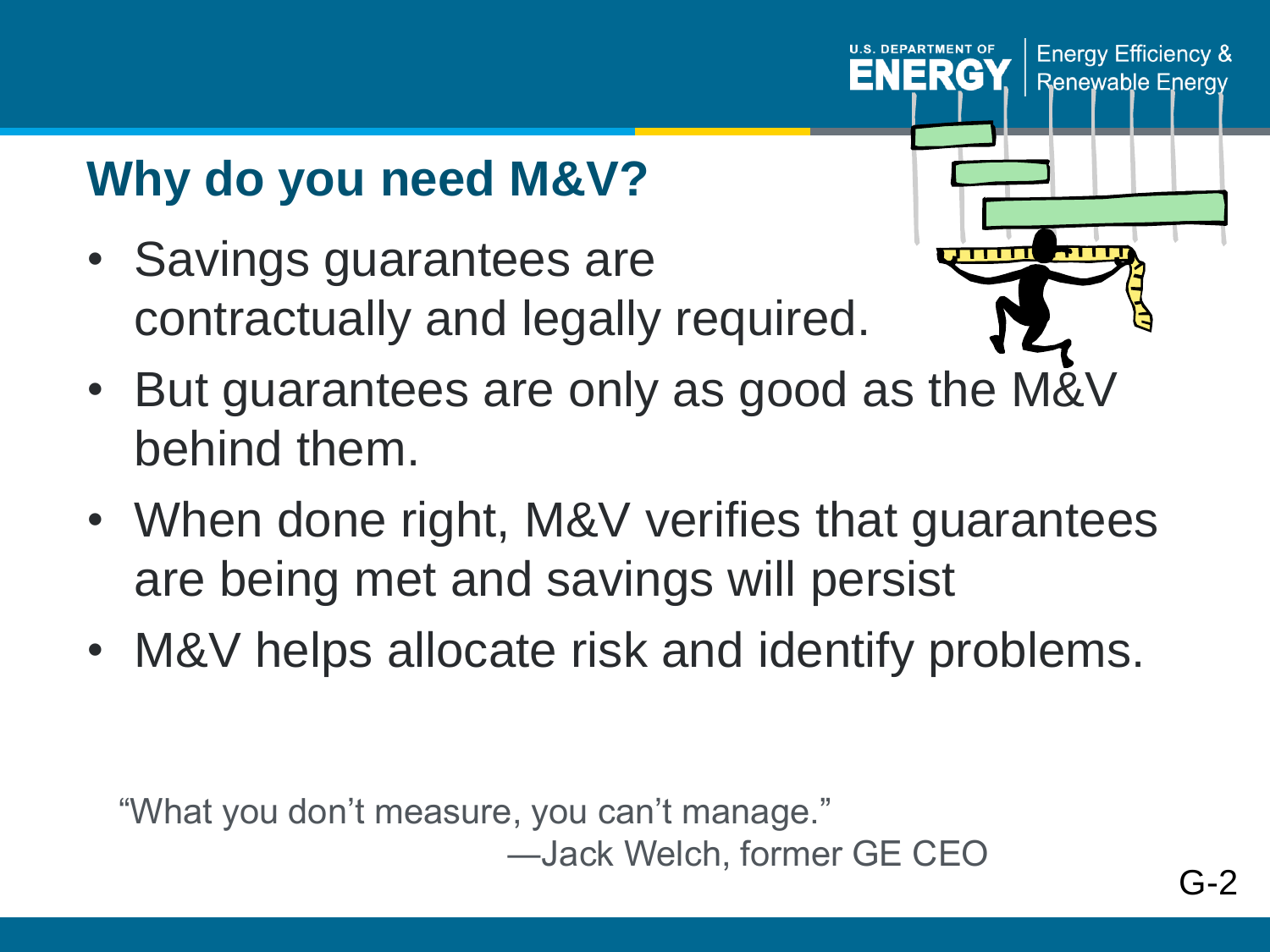## **Basic M&V Concepts**

- Goal in designing project M&V is to balance savings assurance against added cost
- Good M&V plans require ESCOs to measure key performance parameters of ECMs
- If M&V plan is weak, guarantee may be met only on paper
- The degree/cost/rigor of M&V should be proportional to:
	- 1) the ECM's savings; and
	- 2) the ECM's performance risk G-3





**Energy Efficiency &** 

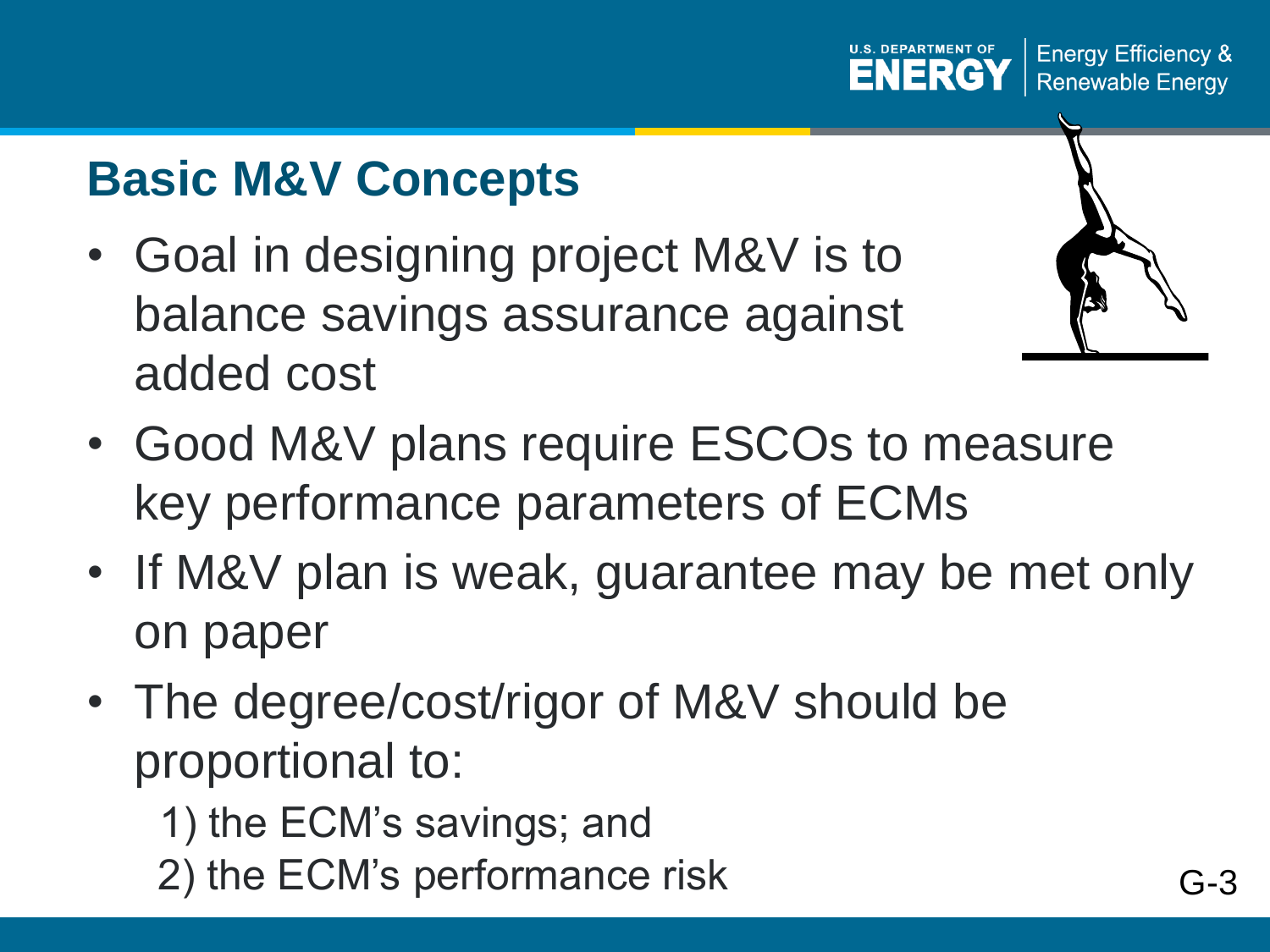

#### **FEMP M&V Guidelines, v. 3.0**

- For federal energy projects specifically
- Application of International Performance Measurement and Verification Protocol (IPMVP)
- Detailed explanations of main M&V options (A, B, C & D)
- Addresses M&V methods by ECM type
- ESCOs must develop and follow the project M&V plan in compliance with these Guidelines.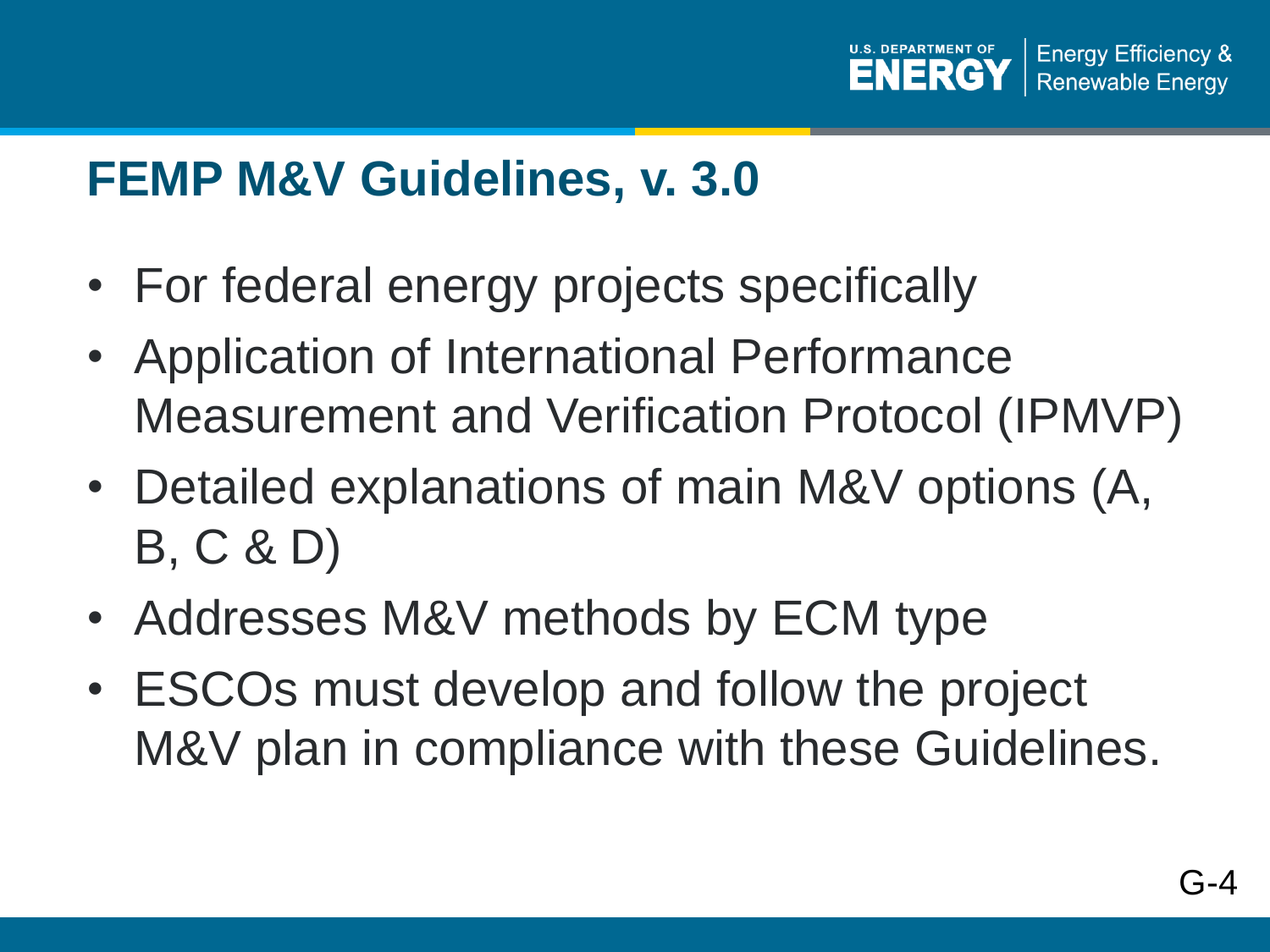

### **M&V in the Super ESPC Process**

| <b>Baselines</b>                       | • Defined in IGA and Final Proposal                               |
|----------------------------------------|-------------------------------------------------------------------|
| <b>M&amp;V Plan</b>                    | • Developed as part of Final Proposal                             |
| <b>Post-Installation</b><br>M&V Report | • Verification of ECMs' performance                               |
| <b>Annual M&amp;V</b>                  | • Activities per M&V Plan<br>• Findings documented in M&V reports |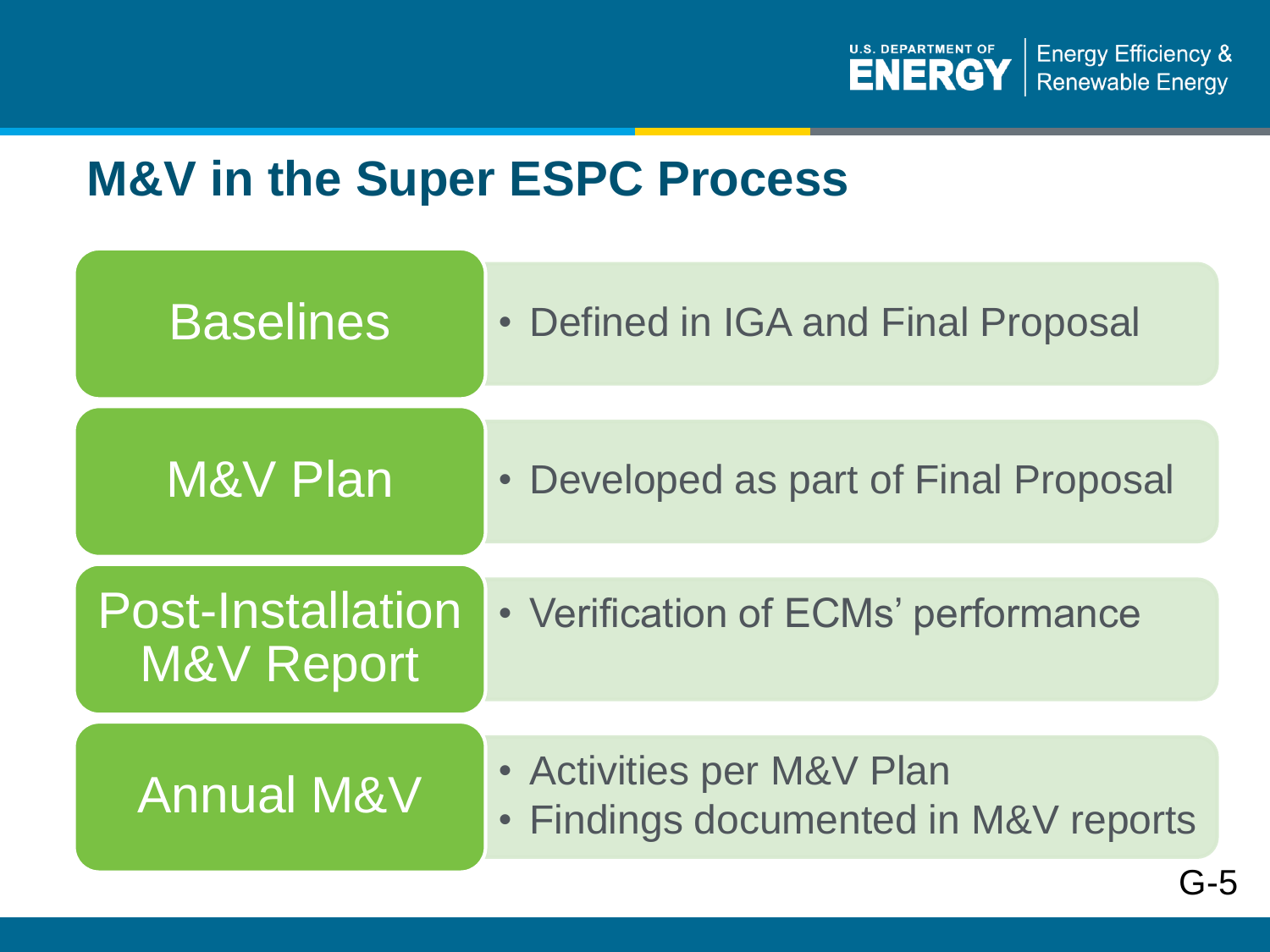

### **Baselines**

- Typically proposed for each ECM by ESCO as part of investment-grade audit ― Agency reviews/approves
- Baselines are compared to post-installation energy use to determine savings
- Once project is installed, it's difficult or impossible to revisit baselines, so it's important to get them defined properly and documented
- Baselines, particularly for Options C and D, may be models, not point estimates
	- $-$  e.g., gas usage = 2500 MMBtu + 460  $\times$  (Heating Degree Days) G-6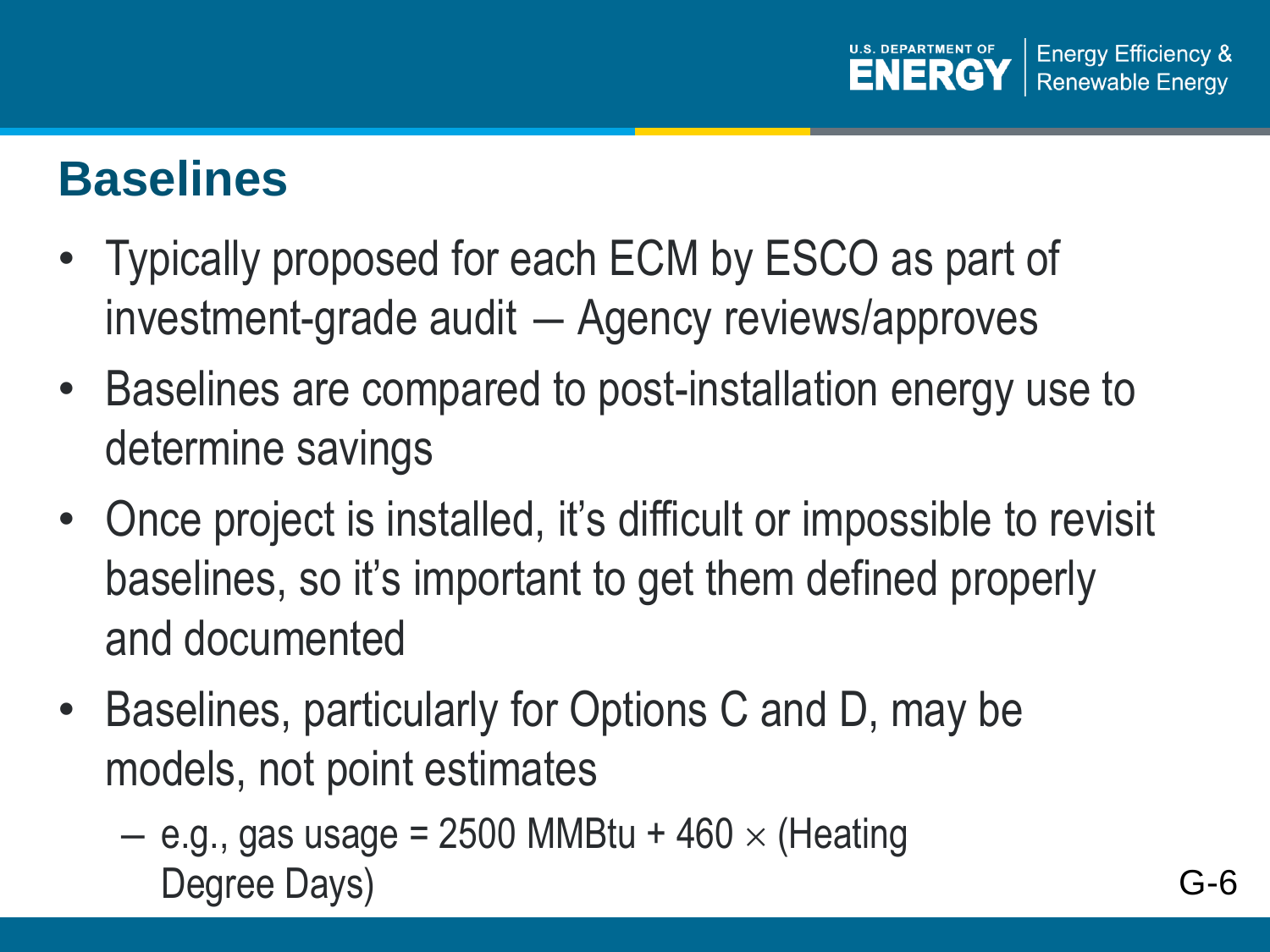

#### **How is the guarantee met?**

- Savings must exceed payments
- Savings that may be used to pay the ESCO are categorized as:
	- Energy and water cost savings
	- Energy- (and water-) related cost savings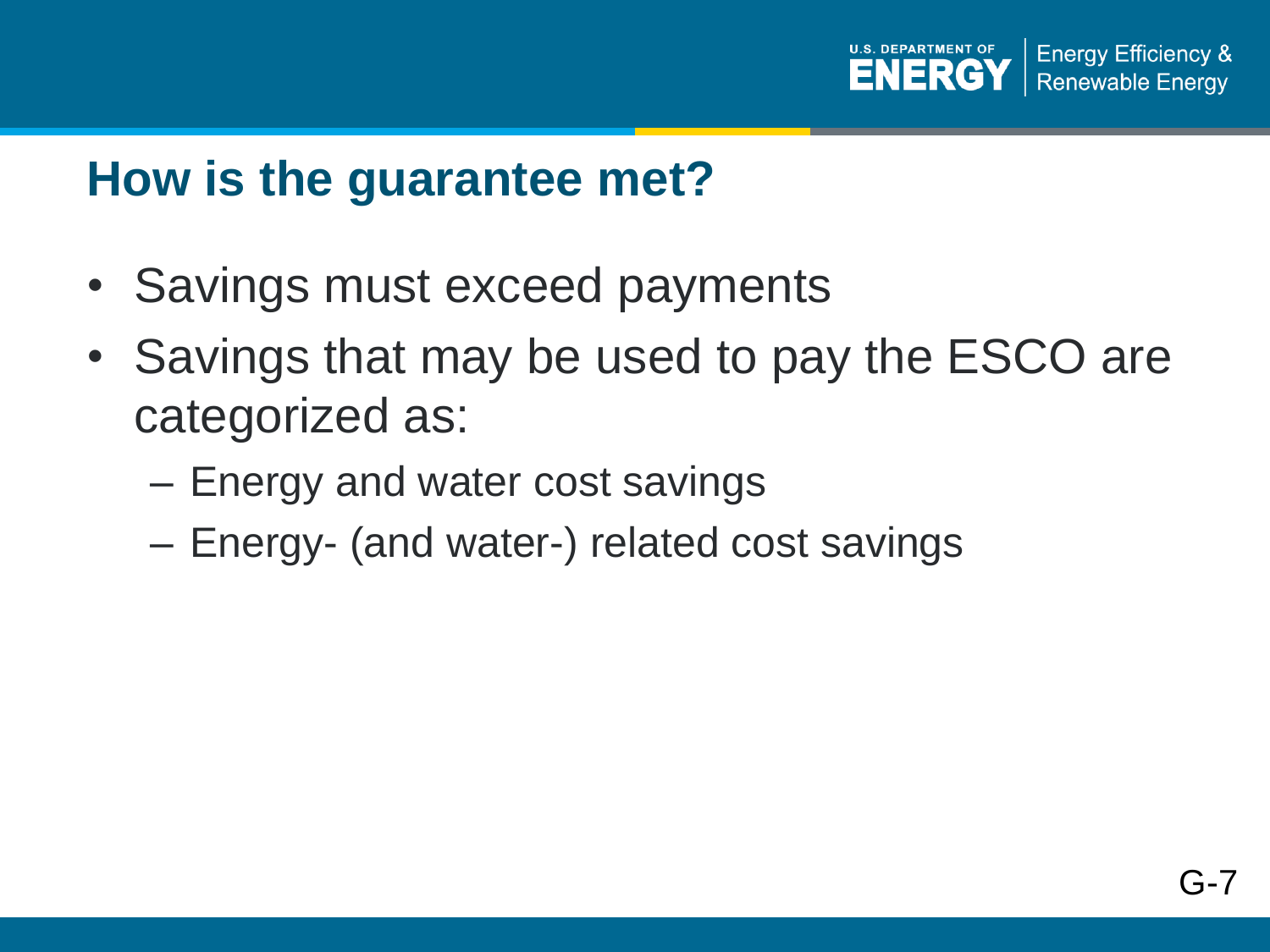# **Calculating Savings**

- There are two components to energy use and energy savings:
	- Performance (rate of energy use)
	- Usage (hours of use)
- Energy use is the product of the two
	- Example: kW (rate)  $\times$  hours = kWh (total energy)
- Reducing the rate of energy use and/or the number of hours reduces the total energy use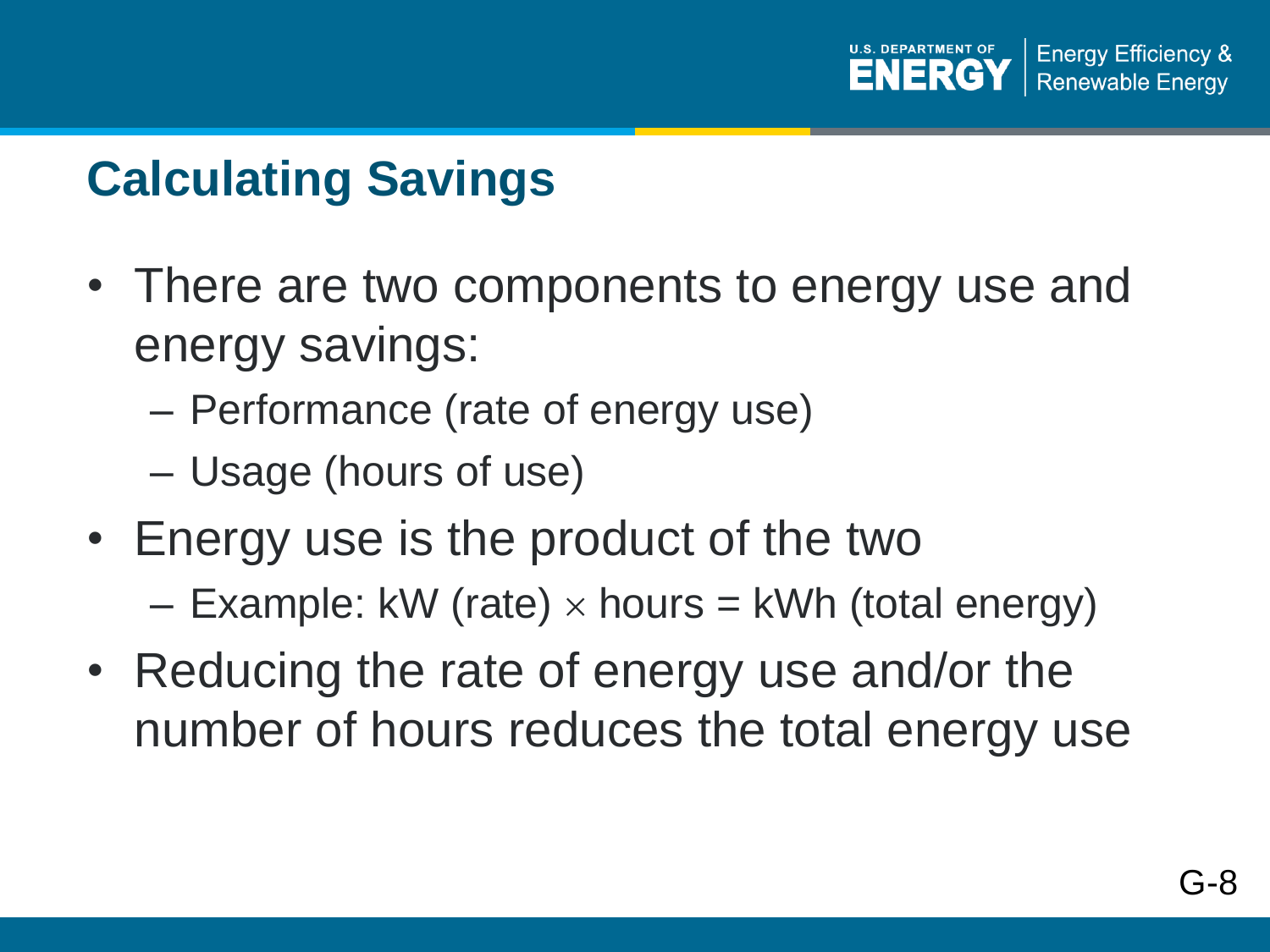

#### **Performance and Usage: Ideal**

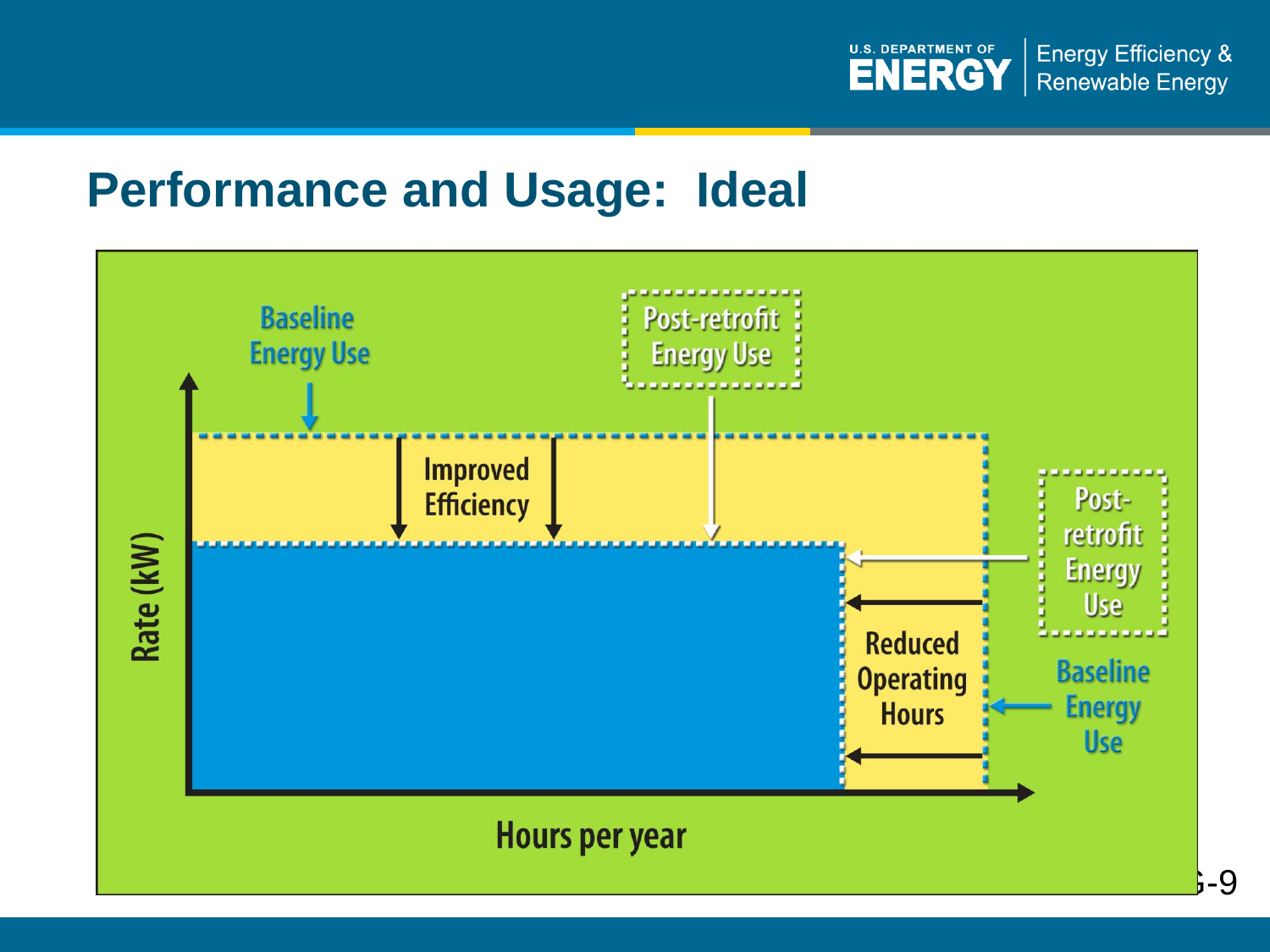## **Savings Uncertainty**

- We can't measure savings directly
	- Because it's the absence of something i.e., it's energy use that's not there any more!
- We measure energy use before and after the savings are the difference
- We usually don't know the exact energy use before and after

– there is almost always some uncertainty in each

• And even when we do, we can't know for sure what's responsible for all the change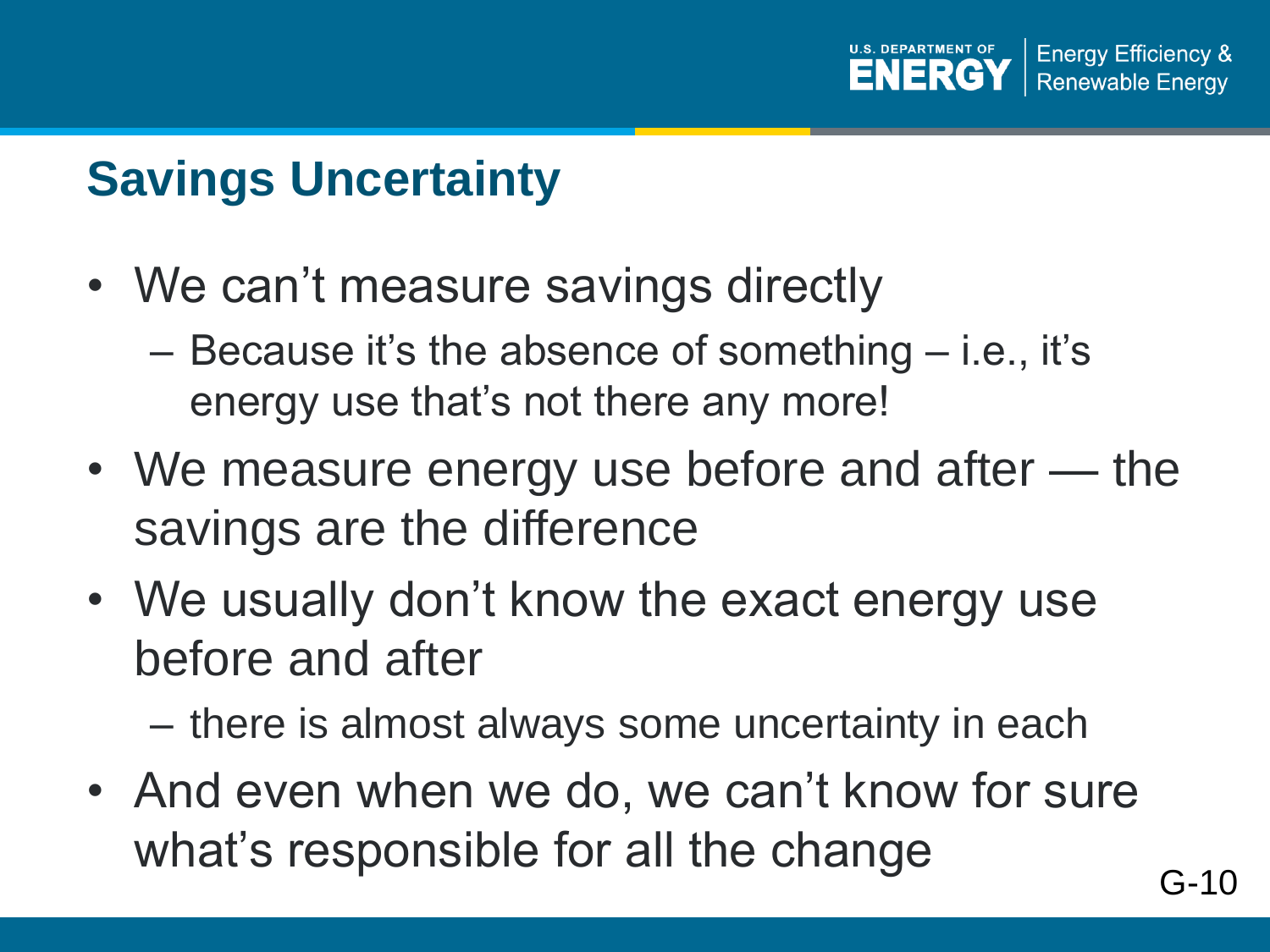

### **Options A, B, C, and D**

- Options address risk allocation
- Each ECM assigned an M&V option
- Measurements differ by:
	- Level individual system vs. whole building
	- Duration spot, short-term, periodic, continual
	- Degree of stipulation
	- Expense
		- Up-front can range from 1 to 15% (avg. 3%) of project investment
		- Annual averages about 3% of annual savings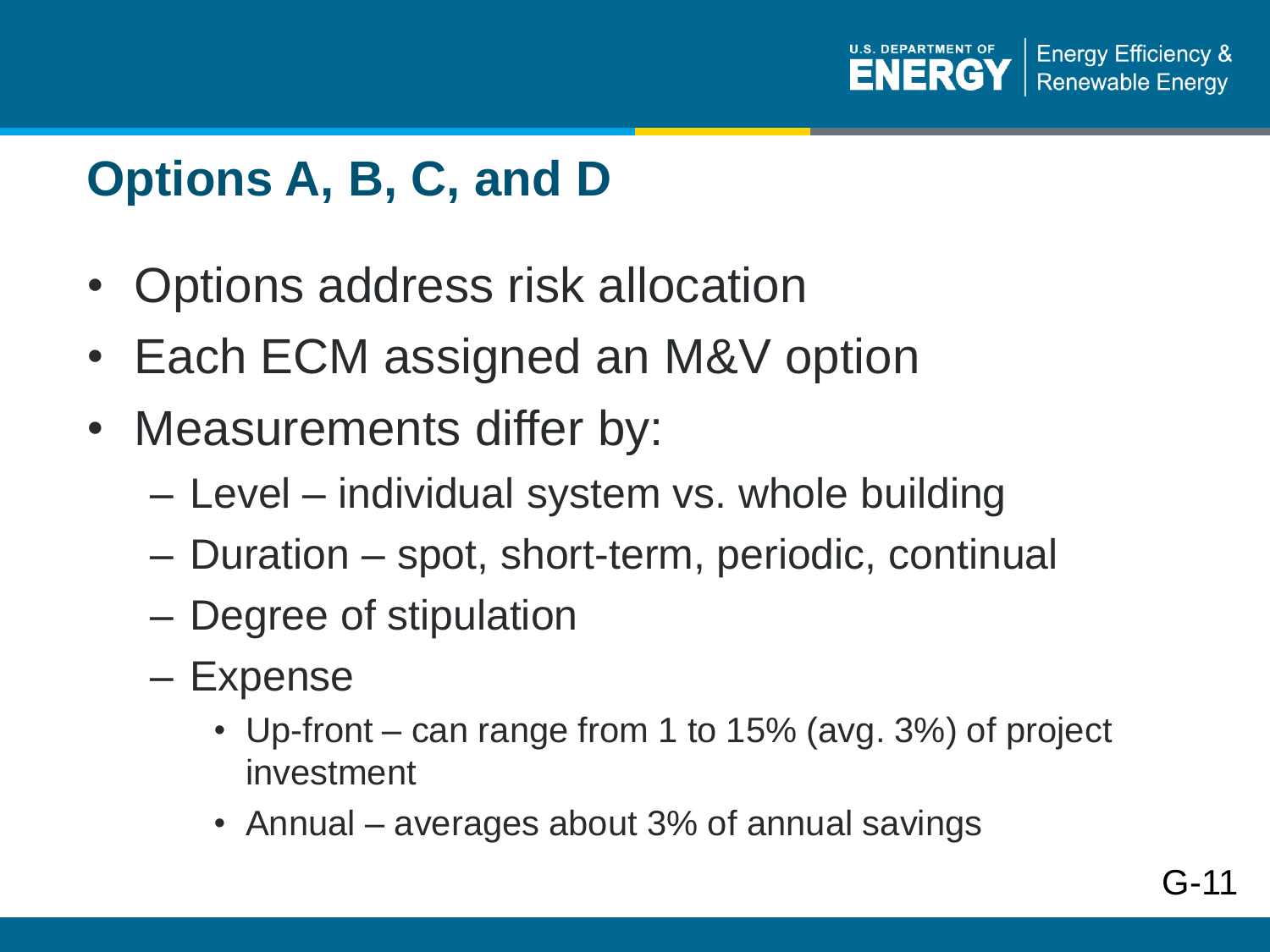## **FEMP and IPMVP M&V Options**

| <b>M&amp;V Option</b>                                                                                                                                                                                            | <b>How savings are</b><br>calculated                                |
|------------------------------------------------------------------------------------------------------------------------------------------------------------------------------------------------------------------|---------------------------------------------------------------------|
| <b>Option A: "Retrofit Isolation, Key</b><br>Parameter" - Based on <i>measured</i><br>equipment performance, measured or<br>estimated operational factors, and annual<br>verification of "potential to perform." | Engineering<br>calculations using<br>measured and<br>estimated data |
| <b>Option B: "Retrofit Isolation, All</b><br>Parameters" - Based on <i>measurements</i><br>(usually <i>periodic or continuous</i> ) taken of<br>all relevant parameters.                                         | Engineering<br>calculations using<br>measured data                  |
| <b>Option C:</b> Based on whole-building or<br>facility-level utility meter data adjusted for<br>weather and/or other factors.                                                                                   | Analysis of utility<br>meter data                                   |
| <b>Option D:</b> Based on <i>computer simulation</i><br>of building or process; simulation is<br>calibrated with measured data.                                                                                  | Comparing different<br>models                                       |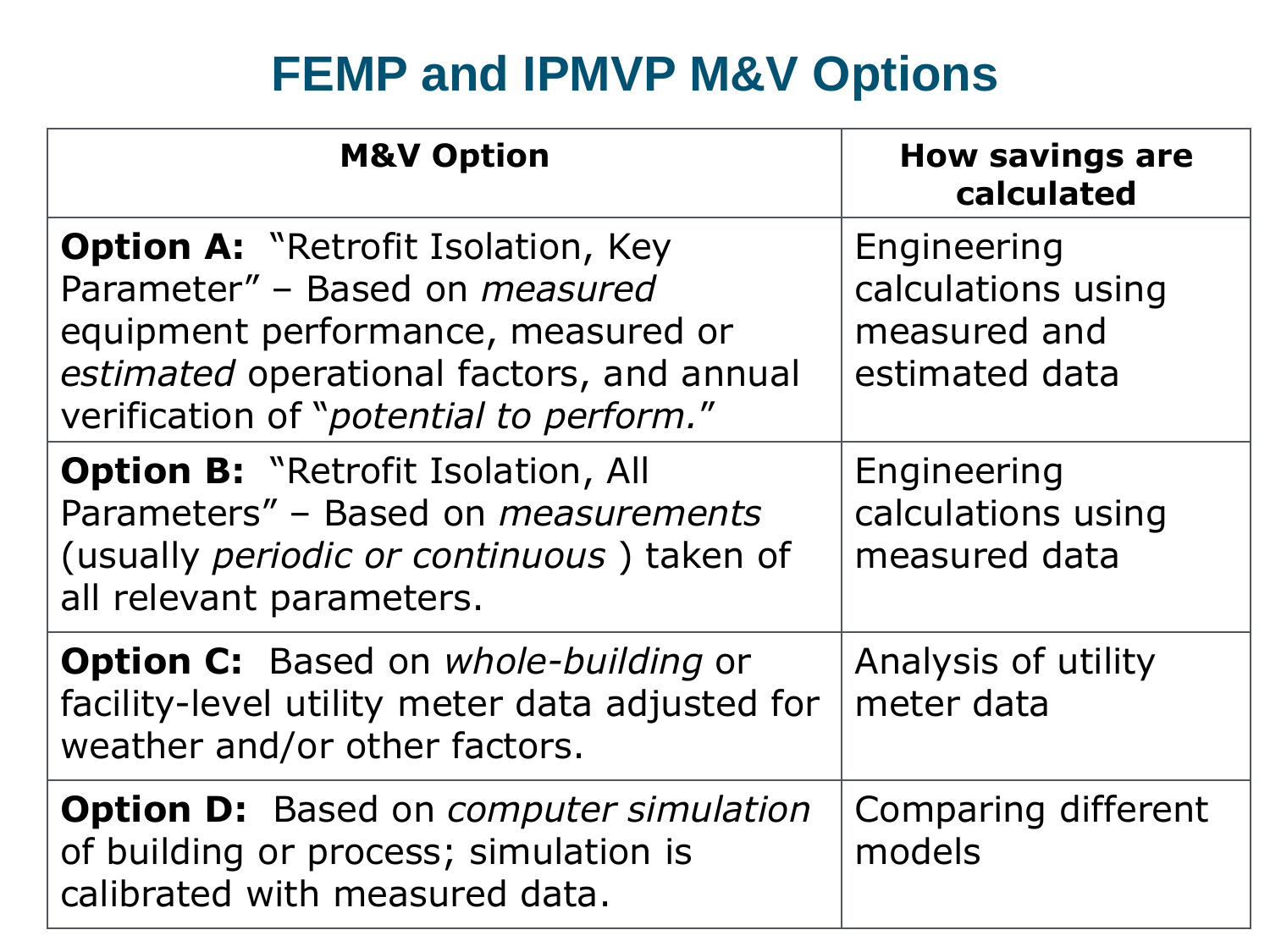

#### Options A and B vs. Options C and D



Options A&B are retrofit-isolation methods.

Options C&D are whole-facility methods.

The difference is where the boundary lines are drawn.